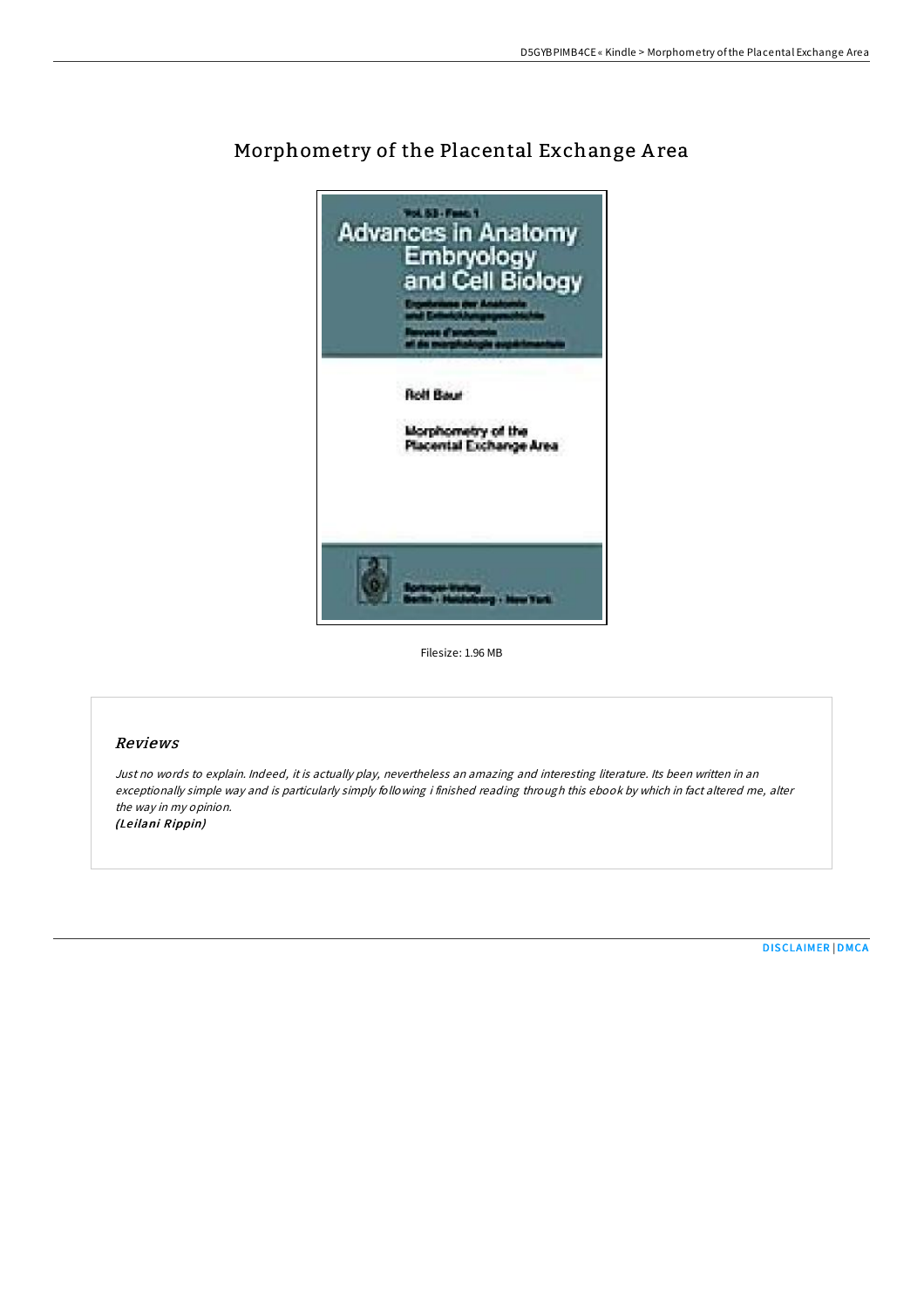### MORPHOMETRY OF THE PLACENTAL EXCHANGE AREA



To read Morphometry of the Placental Exchange Area PDF, you should follow the link listed below and download the ebook or get access to additional information which are relevant to MORPHOMETRY OF THE PLACENTAL EXCHANGE AREA ebook.

Springer Apr 1977, 1977. Taschenbuch. Book Condition: Neu. 235x155x4 mm. This item is printed on demand - Print on Demand Neuware - Considering the placenta from the functional point of view as an exchange organ be tween mother and foetus, it is noteworthy that placentas of all types have a common structural principle in that all placentas have structures enlarging the surface area avail able for exchange, as is also the case with other organs with similar functions, such as the lungs, kidneys and intestine. It may therefore be assumed that a quantitative rela tionship must exist between the structure of the placenta and its function. Accurate information on this relationship could contribute to better understanding of the pla centa and of its function. The study of this relationship requires quantitative physio logical and morphological data. Detailed data on quantitative morphology (morphometry) are available mainly for the human placenta. Even these data, however, are rather sparse as far as the early sta ges of development are concerned, because most-studies relate to full term placentas (see Aherne, 1975; Bender et al. , 1974; Laga et aI. , 1973; Geissler et aI. , 1972; Baur, 1972; Cattoor, 1967; Aherne and Dunnill, 1966). We know of only a few morphomet ric studies concerned with placentas of other animal species. These studies relate to in vestigations on the development of the placenta of sheep (Stegeman, 1974) and of cat tle (Baur, 1972), and measurements carried out on full term placentas of the guinea pig (Millier et aI. , 1967) and on full term placentas of various other species (Baur, 1973). 72 pp. Englisch.

B Read Morphometry of the [Placental](http://almighty24.tech/morphometry-of-the-placental-exchange-area.html) Exchange Area Online  $\rightarrow$ Do wnload PDF Morphometry of the [Placental](http://almighty24.tech/morphometry-of-the-placental-exchange-area.html) Exchange Area